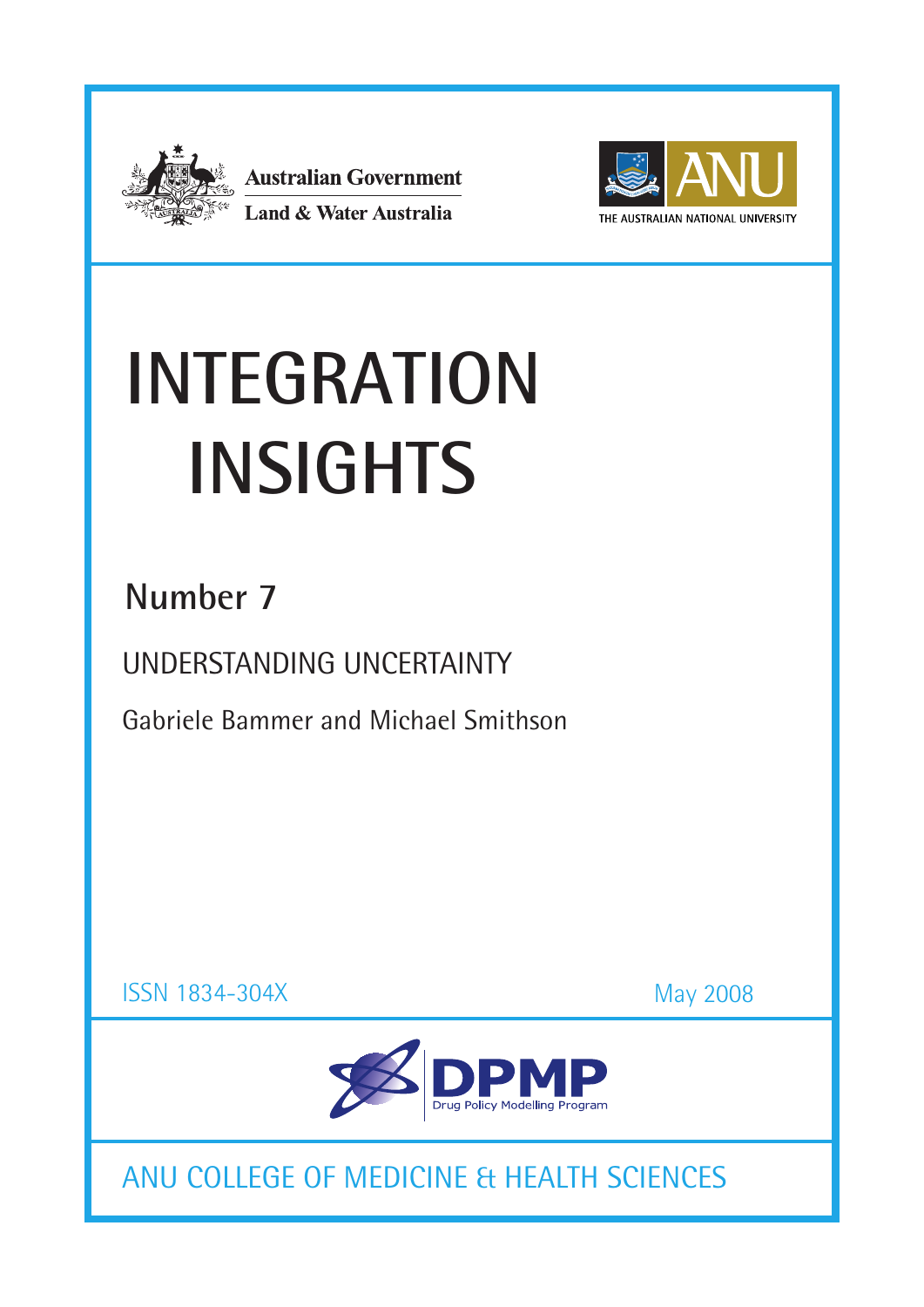# INTEGRATION INSIGHTS

Number 7, May 2008

## UNDERSTANDING UNCERTAINTY

Gabriele Bammer and Michael Smithson

Managing unknowns is just as important as making maximum use of what is known when responding to real world problems. Different disciplines and practice areas have established diverse ways of dealing with ignorance and uncertainty and some are outlined here. Two ways of structuring uncertainty provide insights into the nature of uncertainty: (1) a matrix distinguishing what we know and what we do not know and (2) a taxonomy of unknowns.

Integration Insights is a series of digests of concepts, techniques or real-world examples of integration in research.

| <b>INTRODUCTION</b>                                               | Various disciplines and areas of practice have quite different orientations to<br>uncertainty. For some, like statistics, dealing with uncertainty is their 'bread-and<br>butter', while in others, like law, uncertainty is largely ignored. There is also<br>considerable diversity in positions taken on the irreducibility of uncertainty. For<br>example, quantum physics demonstrates that some uncertainties can never be<br>resolved, whereas in history and economics there are debates about whether certain<br>knowledge is possible, given enough time and effort. This Integration Insights<br>presents some of these differences and begins to lay out some of the complexities in<br>developing a more sophisticated understanding of uncertainty. |
|-------------------------------------------------------------------|-------------------------------------------------------------------------------------------------------------------------------------------------------------------------------------------------------------------------------------------------------------------------------------------------------------------------------------------------------------------------------------------------------------------------------------------------------------------------------------------------------------------------------------------------------------------------------------------------------------------------------------------------------------------------------------------------------------------------------------------------------------------|
|                                                                   | Effective responses to real world problems require integration of areas of ignorance<br>and uncertainty, as well as synthesis of discipline and practice knowledge. Two<br>attempts to structure uncertainty are presented: (1) distinguishing between what we<br>know and do not know and (2) a taxonomy of uncertainty. These provide significant<br>insights, but also show that important gaps remain, where current disciplinary and<br>practice perspectives cannot be unproblematically mapped onto existing structures.                                                                                                                                                                                                                                   |
| <b>DIFFERENCES IN</b><br><b>EMPHASIS ON</b><br><b>UNCERTAINTY</b> | As Smithson (1989, 2008) and others have highlighted, uncertainty is socially<br>constructed. One manifestation of this is that the emphasis placed on uncertainty<br>varies greatly between disciplines, practice areas and problem approaches. Statistics<br>and law lie at two extremes. For statistics, the whole rationale for the discipline is to<br>provide theory and methods for dealing with types of uncertainty:                                                                                                                                                                                                                                                                                                                                     |
|                                                                   | 'How do statisticians deal with uncertainty? Well, we eat it up. It's our bread and<br>butter. All our formal training is geared toward giving us tools with which to quantify<br>numerical uncertainty, starting with probability theory and progressing through<br>distribution theory and becoming familiar with the properties of statistical parameters<br>such as means, medians, standard deviations' (Attewell, 2008, p.81).                                                                                                                                                                                                                                                                                                                              |
|                                                                   | In contrast,                                                                                                                                                                                                                                                                                                                                                                                                                                                                                                                                                                                                                                                                                                                                                      |
|                                                                   | " in the discipline of law there is no coherent discourse or even conscious or<br>structured consideration of uncertainty - despite the fact that uncertainty is<br>pervasive.  In the case of law, the daily grist of making and interpreting ever-<br>changing legal rules provides an endless source of activity for practising lawyers and<br>legal scholars' (Jones, 2008, p.269).                                                                                                                                                                                                                                                                                                                                                                           |
|                                                                   | Another significant difference in emphasis concerns the urgency associated with the<br>uncertainty. Some uncertainty, as in investigating a disease outbreak or assessing<br>intelligence, requires rapid assessment and response, whereas other uncertainty, as<br>in investigating an historical incident or making physics measurements can generally<br>be addressed in a more leisurely fashion.                                                                                                                                                                                                                                                                                                                                                             |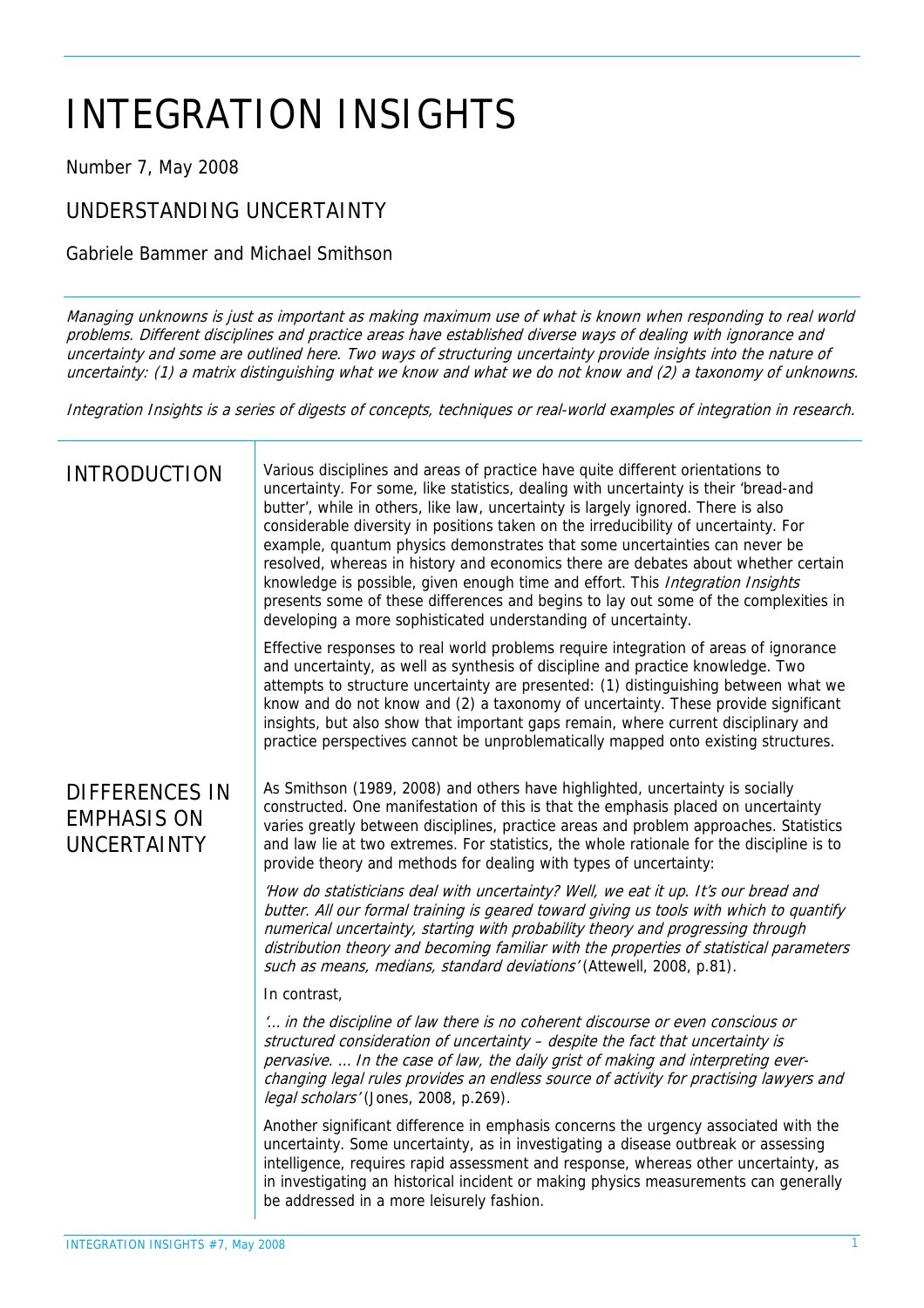## CONFLICT OVER THE INEVITABILITY OF UNCERTAINTY

There is debate both within and across many disciplines and practice areas about the extent to which uncertainty can be overcome with sufficient information, time, resources and intelligence versus its inevitability. This debate is central to allocation of effort and other resources and whether they go into accommodating uncertainty or overcoming it.

Quantum physics demonstrated that we cannot know with precision both the location and momentum (speed and direction of travel) of a subatomic particle, thus pointing to a fundamentally unknowable uncertainty (Buckman, 2008). In mathematics, Gödel and others in the 1930's established that no extensive mathematical system, such as arithmetic, for example, can be both consistent and complete. Here 'consistency' means that the mathematical framework never generates paradoxes or contradictions and 'complete' means that every meaningful statement generated by the mathematical system can be proven true or false. Thus mathematics can never be freed of both paradoxes and undecidable propositions (Nagel and Newman, 1964).

While uncertainties which are both ineradicable and consequential are now accepted in physics and mathematics, analogous debates are current in other areas, such as history and economics.

In history, for example: Curthoys (2008) demonstrates that some historians see certain historical knowledge as possible, or at least as limited only by shortcomings in the evidence, while others argue that since history is always written in the present, it will always bear the imprint of particular concerns and perspectives. In their view it will always require rewriting, as new questions from the present prompt new ways of reading and interpreting the historical evidence.

Similarly in economics:

'Discussion of problems involving uncertainty is polarized between advocates of formal decision theories, who claim that uncertainty can be tamed by careful consideration of information and elicitation of preferences, and critics who argue that uncertainty is fundamentally irreducible' (Quiggin, 2008, p.201).

The debate also occurs in religion, although here it has a different cast as the debate between fundamentalism and 'rational religion'. Pickard (2008) argues that '*neither* rational religion nor "religion of the heart" secures the certainty craved for' (p.59) and that 'the need for certainty itself might be one of humanism's pathologies' (p.57).

In some newer areas of endeavour, such as complexity science and future studies, there is a greater acceptance of irreducible uncertainties. For example, Perez (2008, p.148) points out: 'By recognizing that most human ecosystems are complex and adaptive, we acknowledge their inherent uncertainty. Not only are there uncertainties that we do not currently know how to resolve, but there are so many uncertainties, that even if processes to eliminate them could be set in place, this could not be done in a timely manner, especially when policy or other decisions have to be made. Despite these acknowledgements, attempts to understand complex systems and to better manage the future are not seen as futile; rather, grappling with these massive uncertainties is a challenge which may lead to numerous new insights.

Similarly, in some practice domains the notion of ineradicable uncertainties is an accepted part of professional wisdom. Handmer (2008, p.234) observes that:

'Society makes considerable efforts to control, reduce or eliminate much identified uncertainty and risk. Inevitably, however, much of the risk cannot be eliminated for reasons of cost, the limits of knowledge, and factors inherent in human beings and their institutions.'

Likewise, even in the operation of such mundane devices as speed cameras, as McFadden and colleagues (2008, p.266) point out, there is 'an intrinsic level of uncertainty and, in deciding whether a given vehicle is exceeding the speed limit, a degree of tolerance is established to meet the criterion of beyond reasonable doubt'.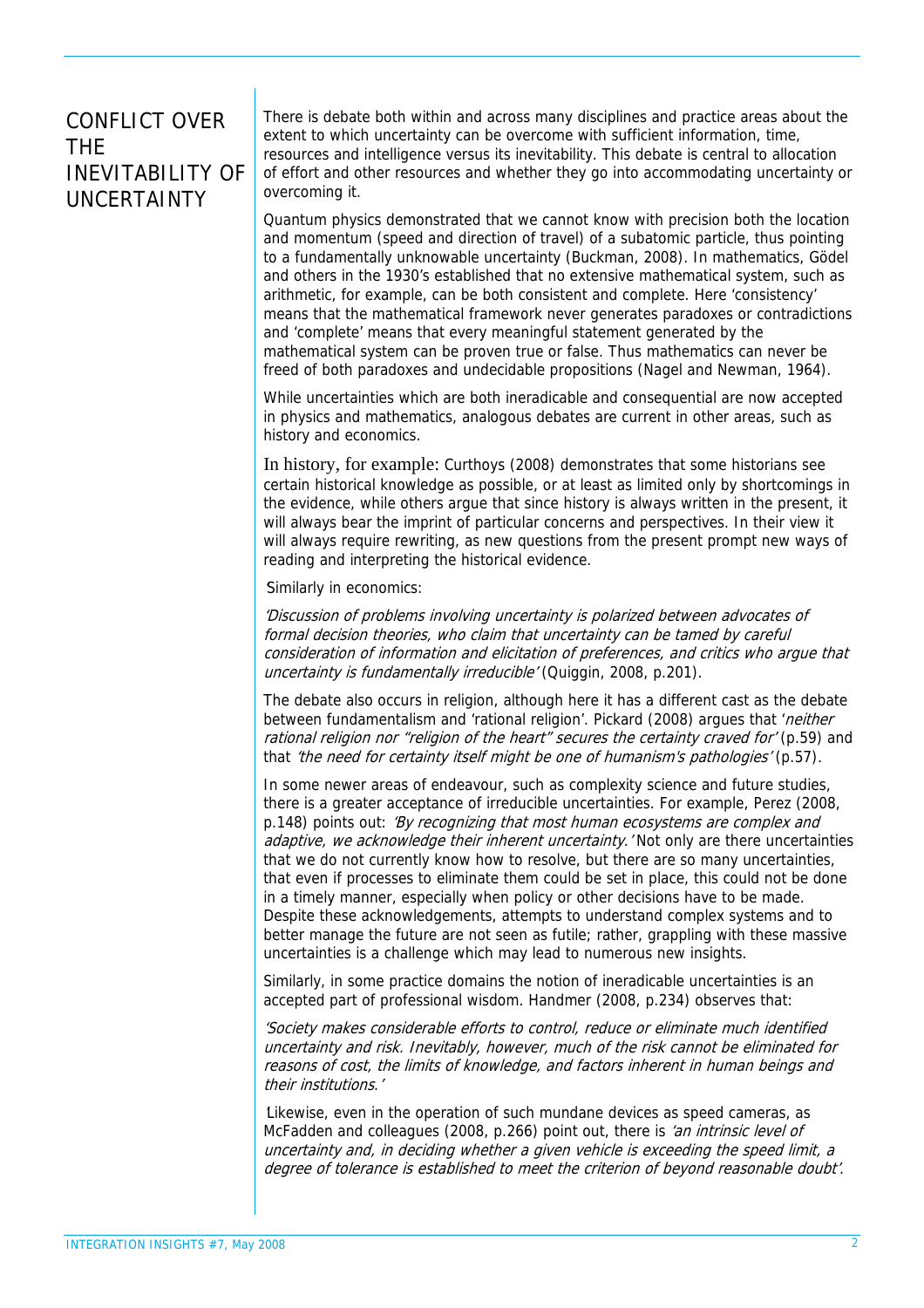Elsewhere, Smithson (1989) differentiates between wild and domesticated uncertainty, which overlap with ineradicable uncertainty and uncertainty that can be, and is, eliminated, or at least, controlled. While there is a steady move to accepting that there will always be uncertainties that have to be recognised and managed, there are still considerable areas wide open for further research, reflection and dialogue. In planning a research agenda or tackling a decision problem, for example, there is still no good guide to how much effort should be expended on reducing uncertainty versus understanding, accepting and managing it.

#### PUTTING A STRUCTURE ON UNCERTAINTY: DIFFERENT KINDS OF KNOWNS AND UNKNOWNS

As the figure below (adapted from Kerwin, 1993) illustrates, there are three types of unknowns. Mostly we concentrate on what we know we do not know – ignorance we are conscious of.

|               |         | Meta-level                              |                                      |
|---------------|---------|-----------------------------------------|--------------------------------------|
|               |         | Known                                   | Unknown                              |
| Primary level | Known   | Known knowns                            | Unknown knowns<br>(tacit knowledge)  |
|               | Unknown | Known unknowns<br>(conscious ignorance) | Unknown unknowns<br>(meta-ignorance) |

A second kind of unknown is so-called tacit knowledge. This relates to skills or intuitions that we use, but find it hard to name or describe. There has been increasing interest in finding ways to articulate and explain such skills, especially in relation to various aspects of managing people in an organisational context. Another area where tacit knowledge is very important is politics and many political skills about timing, tactics and reading people fall into that category (Moore, 2008).

Jazz improvisation provides a different example of tacit knowledge. In this case practice is used to move understanding of the range of possible musical combinations from conscious knowledge to unconscious, so that in a particular improvisational situation the musician can play without thinking about what they know (Mackey, 2008). In this case tactic knowledge is more fluid and responsive, and less stilted. The value of this example is its demonstration that it is not always useful to eliminate unknowns, but they can be valued and enhanced. Riding a bicycle provides an additional example – it is much harder to do this when thinking about the actions involved and their necessary sequence.

The final type of unknown is meta-ignorance, where we do not know what we do not know. This is difficult to demonstrate and understand as we only become aware of meta-ignorance, our own personally or as a society, in hindsight. The advent of HIV/AIDS provides one example. Before the appearance of this virus, it was widely believed that communicable diseases were under control. We did not know and we did not know that we did not know, that new virus-based illnesses had the potential both to emerge periodically and to severely challenge human capacity to cope.

The field of future studies takes unknown unknowns seriously. The focus on blind spots and challenging assumptions is aimed at uncovering unknown unknowns before we are surprised (or devastated!) by their occurrence (Delaney, 2008).

PUTTING A STRUCTURE ON UNCERTAINTY: A TAXONOMY OF UNKNOWNS

A second approach to structuring uncertainty (Smithson, 1989) teases unknowns apart in a different way, providing a 'taxonomy', as shown in the figure below.

The taxonomy starts with the overarching term 'ignorance'. Smithson (1989) distinguishes between two fundamental types of ignorance. One is distorted or incomplete knowledge, to which he gives the overarching term 'error'. The other stems from the act of ignoring and connotes overlooking or deliberate inattention. This is given the overarching term 'irrelevance'. These two kinds of ignorance demonstrate different strategies for how we deal with anomalies in our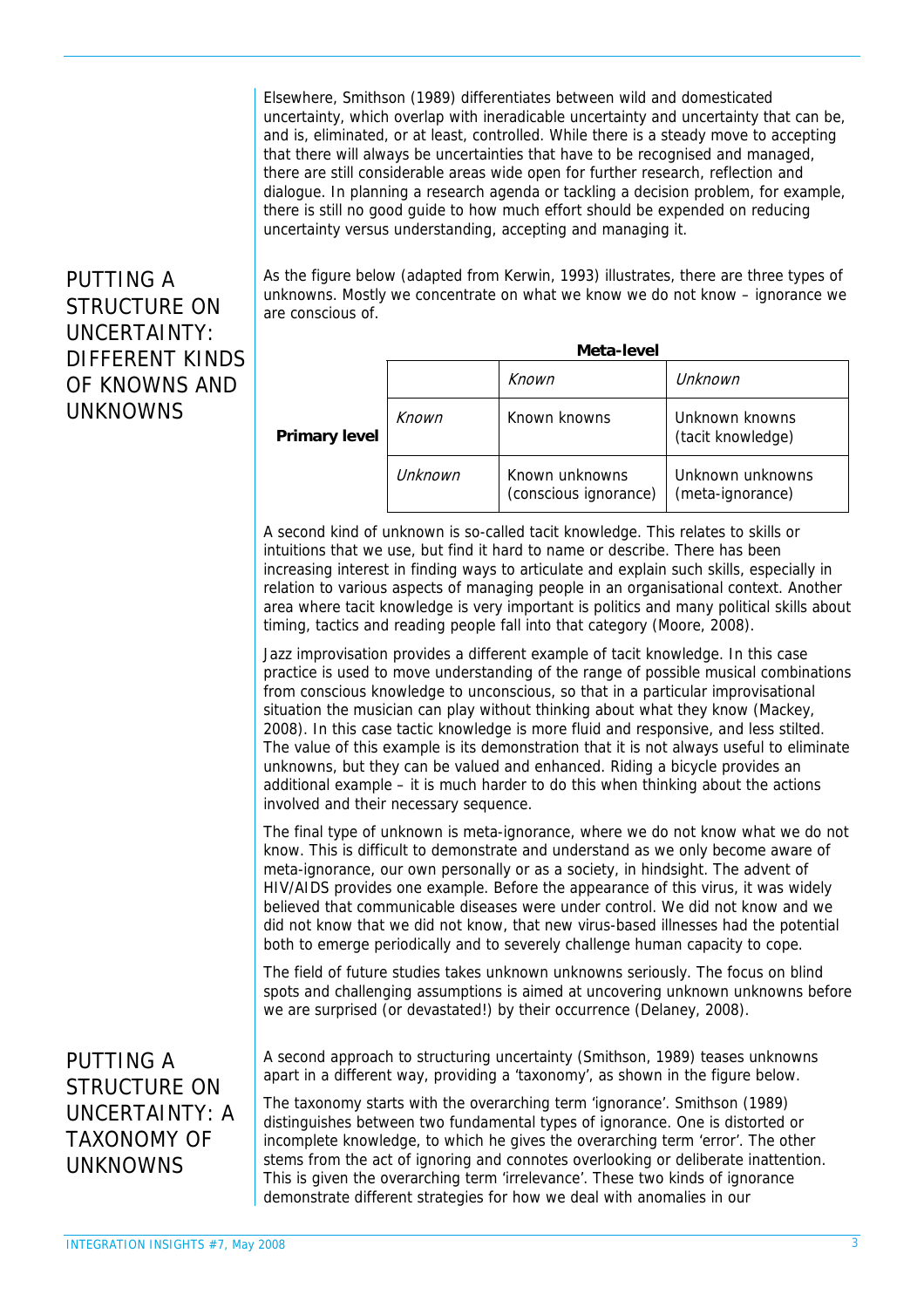understanding, namely inclusion and exclusion. The former involves revising our framework of reality to make a place for the anomalous material, often simply by stating our ignorance. The latter is to declare the anomalies irrelevant and banish them from reality.

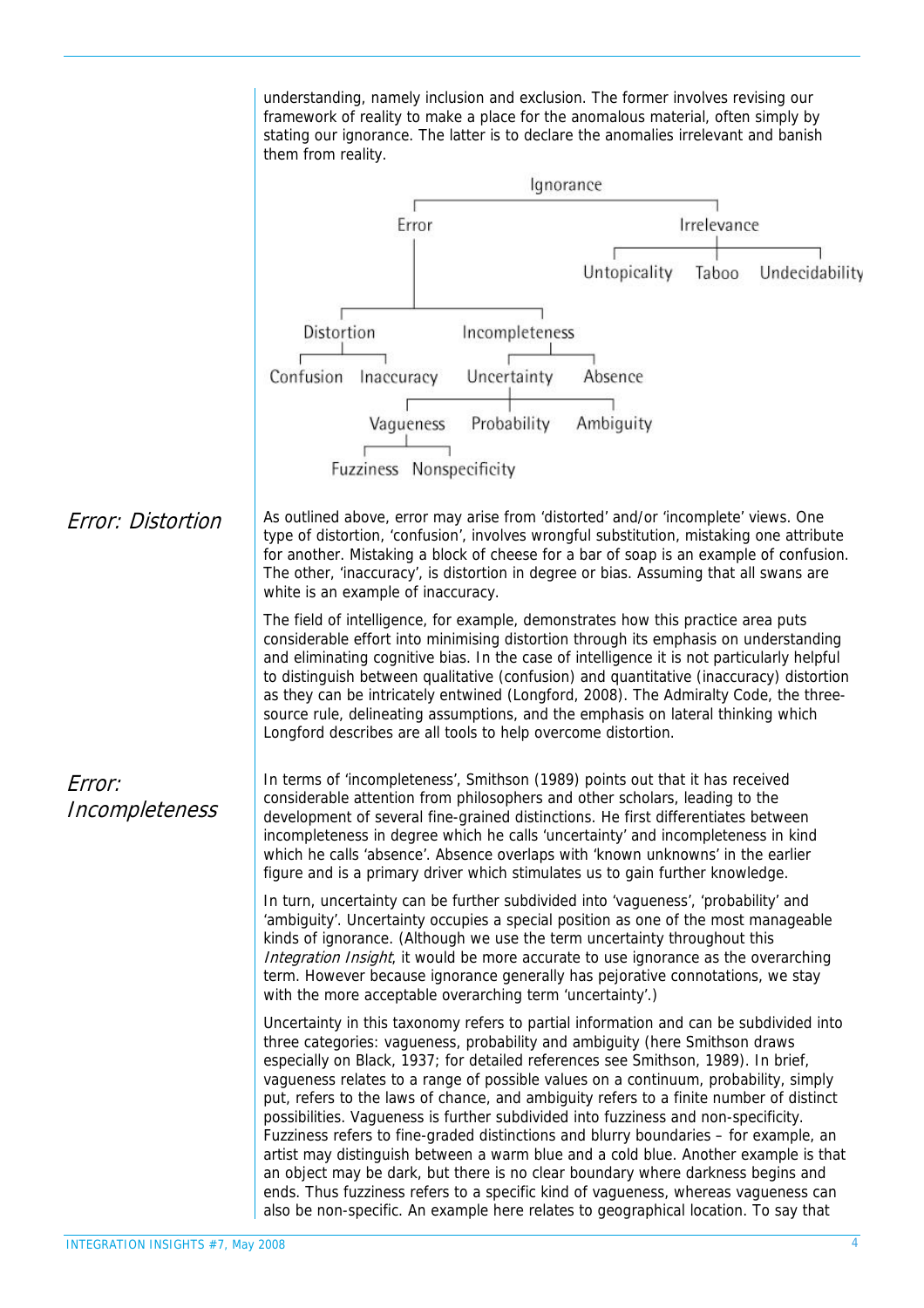|             | someone lives near Sydney, does not give any indication of whether they are a 3<br>minute, 30 minute or 3 hour drive away. There are uses for non-specificity in political<br>goal-setting, especially in avoiding well-specified goals with measurable criteria for<br>success: 'There is a clear political advantage of maintaining an unclear situation so<br>that a perception can be created of achievement without actually having to deliver<br>anything specific.' (Moore, 2008, p.178).                                                                                                                                                                                                                                                                                                                                                                                                               |
|-------------|----------------------------------------------------------------------------------------------------------------------------------------------------------------------------------------------------------------------------------------------------------------------------------------------------------------------------------------------------------------------------------------------------------------------------------------------------------------------------------------------------------------------------------------------------------------------------------------------------------------------------------------------------------------------------------------------------------------------------------------------------------------------------------------------------------------------------------------------------------------------------------------------------------------|
|             | Moving on to probability, the classic example used here refers to numerous tosses of<br>a fair coin and the likely outcome that half of the landings will reveal heads and half<br>tails. Despite the pervasiveness of probability in our lives, Hajek (2008) demonstrates<br>that the concept is by no means well defined and that there is considerable work to<br>be done to address the question 'what sorts of things are probabilities?'. Further,<br>Attewell (2008) demonstrates that as a society we are still quite illiterate in terms of<br>accurately using the probabilistic understandings that are well established. This is<br>true for the general public and for important human endeavours, such as the<br>Challenger Space Shuttle launch, which ended in disaster.                                                                                                                       |
|             | Another aspect of probabilities is that they can be made to stand for subjective<br>degrees of belief. The key idea, as Hajek (2008) instructs us, is that a rational agent's<br>degree of belief in the likelihood of an event should obey the rules of probability<br>theory. An advantage of this constraint is that beliefs about the likelihood of a unique<br>event (e.g. that a particular book will become a bestseller) can be quantified in a<br>logically coherent way. Much research and debate regarding economic behaviour (see<br>Quiggin, 2008) trades on this idea. Also as Hájek (2008) and Jones (2008) point out,<br>'degree of proof' in legal cases often is construed in probabilistic terms, although for a<br>few centuries now the legal profession has resisted the quantification of standards of<br>proof such as 'beyond reasonable doubt.'                                      |
|             | Much of statistics tackles problems which combine vagueness and probability<br>(Attewell, 2008). While probability does not help us with the vague statements<br>provided as illustrations above, it can assist with other vague statements, such as<br>'this ticket may win money in the lottery' or 'today some drivers will be injured in an<br>accident'. Probability then helps us calculate the chance of winning or being injured.                                                                                                                                                                                                                                                                                                                                                                                                                                                                      |
|             | Ambiguity, the third aspect of uncertainty, is best demonstrated though a linguistic<br>example. To say that food is hot, does not clearly tell us if this refers to temperature<br>or spiciness. The same term used in conjunction with a toaster does not tell us if it<br>refers to temperature or if it is a stolen item. Ambiguity is prominent in the law,<br>where nuances of interpretation can be critically important (Jones, 2008).                                                                                                                                                                                                                                                                                                                                                                                                                                                                 |
| Irrelevance | The second main arm in the taxonomy of ignorance presented in the figure pertains<br>to irrelevance - issues which are deliberately or unconsciously overlooked. Smithson<br>(1989) divides irrelevance into three subcategories, namely untopicality, taboo and<br>undecidability.                                                                                                                                                                                                                                                                                                                                                                                                                                                                                                                                                                                                                            |
|             | For any particular issue some things will be generally agreed to be 'on topic'. In<br>defence policy decisions, for example, the price of children's toys, would generally not<br>be considered topical. Similarly topical consistency is one of the unspoken rules<br>guiding ordinary conversation.                                                                                                                                                                                                                                                                                                                                                                                                                                                                                                                                                                                                          |
|             | A second kind of irrelevance is taboo, which refers to matters people must not know<br>or even enquire about. As Smithson (1989) points out, Mary Douglas (1973) seems to<br>have been the first to elaborate such socially enforced irrelevance. Curthoys (2008)<br>demonstrates the importance of taboo in history, where the attempt to open up some<br>issues to further discussion - such as the Holocaust, the nuclear bombing of Japan in<br>World War II, and demise of Australian Aborigines - can be highly controversial. She<br>highlights the conflict that can ensue when national audiences 'want a story that<br>reassures them about the morality of the national past (p.134) but also want the<br>truth, which may be that 'the national past may not be entirely or even mainly<br>praiseworthy (p.134). In history, as in politics, denials or cover-ups can be<br>symptomatic of taboos. |
|             |                                                                                                                                                                                                                                                                                                                                                                                                                                                                                                                                                                                                                                                                                                                                                                                                                                                                                                                |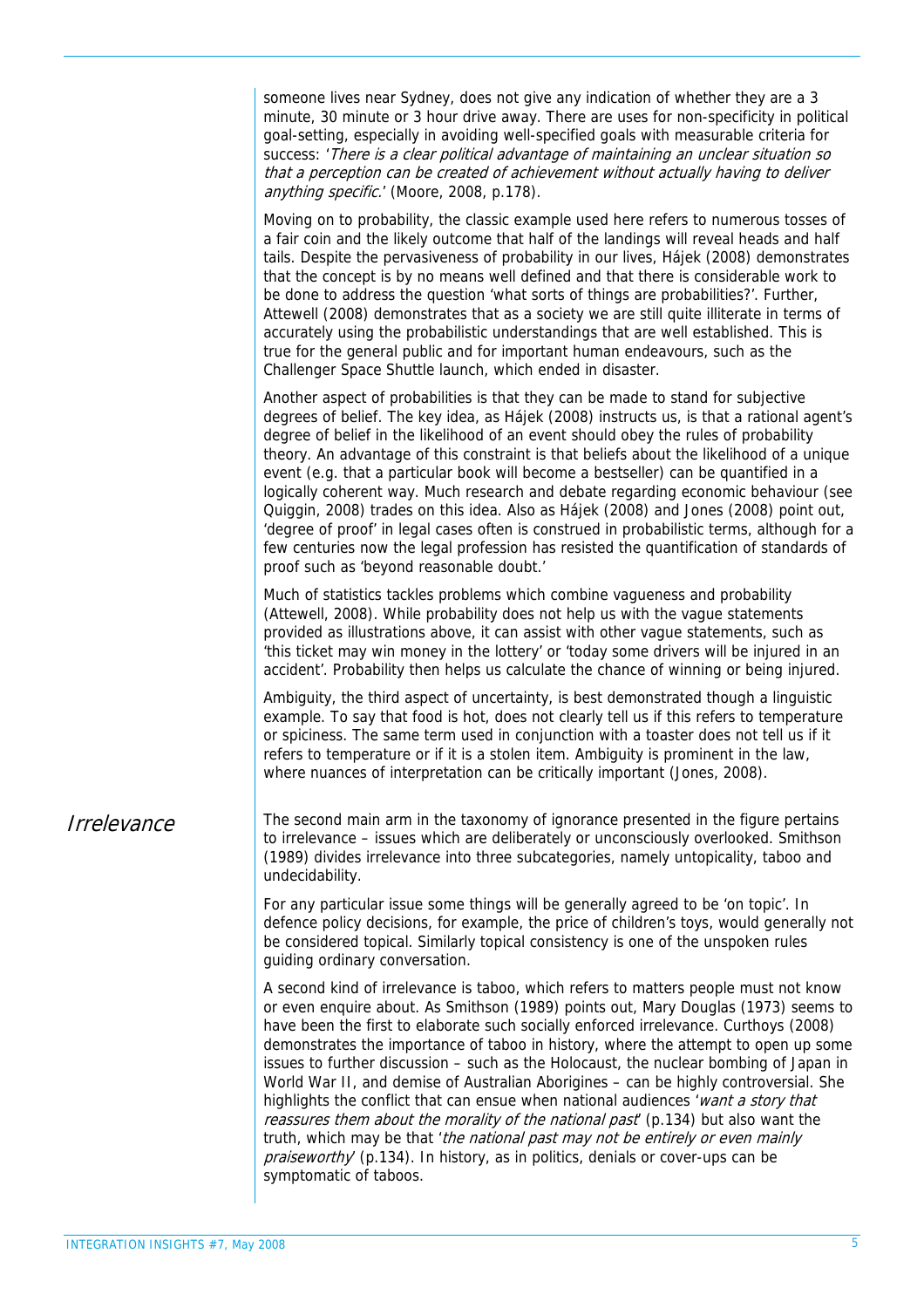The final kind of irrelevance is undecidability, which happens when a matter cannot be designated true or false or when these issues are irrelevant. Curthoys (2008) also provides examples of undecidability, in that history is always produced 'within and for specific cultural frameworks and perspectives' (p.131). This takes us back to our earlier discussion regarding conflict over the inevitability of uncertainty. We have seen that there are truly undecidable matters in both physics and mathematics and that these are also debated in other areas such as history and economics. The second kind of undecidability, where the issue of truth and falsehood is largely irrelevant comes from the law (Jones, 2008, p.275) where '... the law specifically acknowledges that, in the courtroom context, progress to a decision occurs on the basis of finding facts for the purpose of the court's decision – with only coincidental regard for objective "truth".'

This taxonomy is useful in distinguishing between different kinds of uncertainty and in demonstrating more concretely how different disciplines and practice areas focus on different aspects of uncertainty. We have shown, for example, that the field of intelligence highlights distortion and tools for dealing with it, whereas statistics focuses on vagueness and probability. Conversely, the taxonomy also demonstrates types of uncertainty that are unexplored in particular areas, so that, for example, probability has so far had little to offer the field of history.

CONCLUSION The two attempts to structure uncertainty presented above – differentiating between what we know and do not know and a taxonomy of uncertainty – are useful for highlighting what different discipline and practice perspectives focus on in their treatment of uncertainty. However the full range of disciplinary and practice perspectives cannot be unproblematically mapped onto either structure or both in combination. While some mapping is possible, there are still many loose ends. Attempting to match structures with what disciplines and practice areas concentrate on and do is an area ripe for exploitation, which can greatly contribute to effective integrated responses to real world problems

REFERENCES This *Integration Insight* is adapted from chapter 24, G. Bammer, M. Smithson and the Goolabri Group (2008) 'The Nature of Uncertainty' in Bammer, G. & Smithson, M. (Editors) (2008) Uncertainty and Risk: Multidisciplinary perspectives. Earthscan: London, pp289-304.

Additional book chapters cited are:

vol 4, pp427-455.

Attewell, R.G. Statistics: An Essential Tool for Model Citizens, pp81-90. Buckman, S. J. Uncertainty in the Physical Sciences: How Big? How Small? Is It Actually There At All?, pp71-80. Curthoys, A. Historians and Disputes over Uncertainty, pp127-136. Delaney, K. Approaches to Uncertain Futures, pp137-146. Hájek, A. A Philosopher's Guide to Probability, pp91-104. Handmer, J. Emergency Management Thrives on Uncertainty, pp231-243. Jones, J.S. Certainty as Illusion: The Nature and Purpose of Uncertainty in the Law, pp269-286. Longford, S. Uncertainty in Decision-making: Intelligence as a Solution, pp219-230. Mackey, J. Musical Improvisation, Creativity and Uncertainty pp105-113. McFadden, M., R. Lyon and R. Pinsker, Uncertainty, Terrorism and Law Enforcement, pp261-268. Moore, M. Political Practice: Uncertainty, Ethics and Outcomes, pp171-182. Perez, P. Embracing Social Uncertainties with Complex Systems Science, pp147-155. Pickard, S. Uncertainty and Religion: Ten Provisional Theses, pp55-69. Quiggin, J. Economists and Uncertainty, pp195-203. Other references cited are: Black, M. (1937) 'Vagueness: an exercise in logical analysis', *Philosophy of Science.*